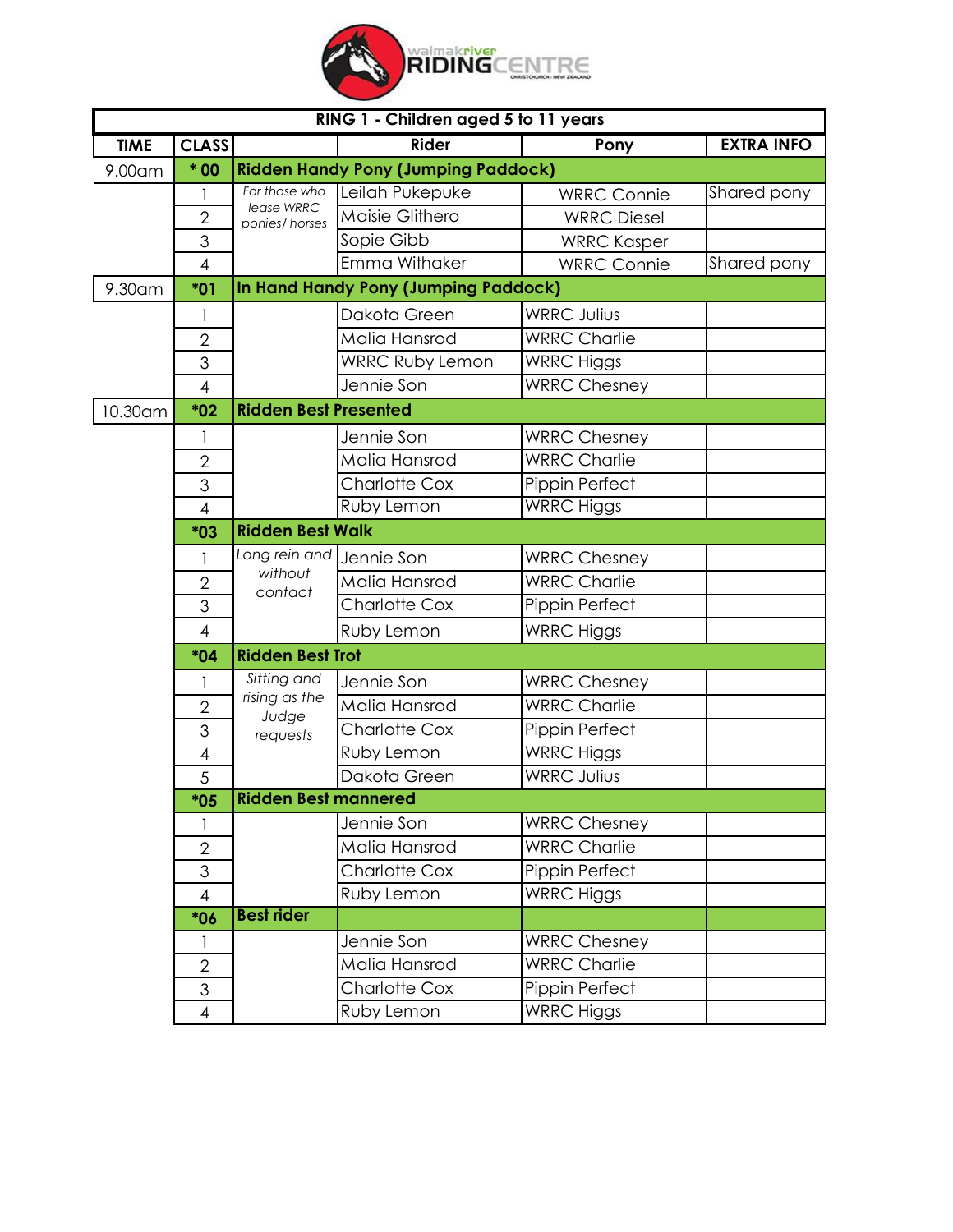

| RING 2 - Children aged 12 to 16 years |                                               |                              |                           |                    |                   |  |
|---------------------------------------|-----------------------------------------------|------------------------------|---------------------------|--------------------|-------------------|--|
| <b>TIME</b>                           | <b>CLASS</b>                                  |                              | <b>Rider</b>              | Pony               | <b>EXTRA INFO</b> |  |
| 10.00am                               | In Hand Handy Pony (Jumping paddock)<br>$*07$ |                              |                           |                    |                   |  |
|                                       |                                               |                              | Sophie Gibb               | <b>WRRC Kasper</b> |                   |  |
|                                       |                                               |                              | <b>Gabby Willis</b>       | <b>WRRC Diesel</b> |                   |  |
|                                       |                                               |                              | Emma Whitaker             | <b>WRRC Connie</b> |                   |  |
|                                       |                                               |                              | Grace Evans               | <b>WRRC Flame</b>  |                   |  |
|                                       |                                               |                              | Molly Cherry              | Cookie             |                   |  |
|                                       |                                               |                              | Leilah Pukepuke           | Gracie             |                   |  |
| 10.30am                               | *08                                           | <b>Ridden Best Presented</b> |                           |                    |                   |  |
|                                       |                                               |                              | Maisie Glithero           | <b>WRRC Diesel</b> | Shared pony       |  |
|                                       | $\overline{2}$                                |                              | Leilah Pukepuke           | <b>WRRC Julius</b> | Shared pony       |  |
|                                       | 3                                             |                              | Sophie Gibb               | <b>WRRC Kasper</b> |                   |  |
|                                       | $\overline{4}$                                |                              | <b>Gabby Willis</b>       | <b>WRRC Diesel</b> | Shared pony       |  |
|                                       | 5                                             |                              | Emma Whitaker             | <b>WRRC Flame</b>  |                   |  |
|                                       | 6                                             |                              | <b>Grace Evans</b>        | <b>WRRC Connie</b> |                   |  |
|                                       | $\overline{7}$                                |                              | Isla Murray               | <b>WRRC Julius</b> | Shared pony       |  |
|                                       | 8                                             |                              | Molly Cherry              | Cookie             |                   |  |
|                                       | *09                                           | <b>Ridden Best Walk</b>      |                           |                    |                   |  |
|                                       |                                               |                              | Maisie Glithero           | <b>WRRC Diesel</b> | Shared pony       |  |
|                                       | $\overline{2}$                                |                              | Leilah Pukepuke           | <b>WRRC Flame</b>  | Shared pony       |  |
|                                       | 3                                             |                              | Long rein and Sophie Gibb | <b>WRRC Kasper</b> |                   |  |
|                                       | $\overline{4}$                                | without                      | <b>Gabby Willis</b>       | <b>WRRC Diesel</b> | Shared pony       |  |
|                                       | 5                                             | contact                      | Emma Whitaker             | <b>WRRC Flame</b>  | Shared pony       |  |
|                                       | 6                                             |                              | <b>Grace Evans</b>        | <b>WRRC Connie</b> |                   |  |
|                                       | $\overline{7}$                                |                              | Molly Cherry              | Cookie             |                   |  |
|                                       | $*10$                                         | <b>Ridden Best Trot</b>      |                           |                    |                   |  |
|                                       |                                               |                              | Maisie Glithero           | <b>WRRC Diesel</b> | Shared pony       |  |
|                                       | $\overline{2}$                                |                              | Leilah Pukepuke           | <b>WRRC Flame</b>  | Shared pony       |  |
|                                       | 3                                             | Sitting and                  | Sophie Gibb               | <b>WRRC Kasper</b> |                   |  |
|                                       | 4                                             | rising as the                | <b>Gabby Willis</b>       | <b>WRRC Diesel</b> | Shared pony       |  |
|                                       | 5                                             | Judge                        | Emma Whitaker             | <b>WRRC Flame</b>  | Shared pony       |  |
|                                       | 6                                             | requests                     | <b>Grace Evans</b>        | <b>WRRC Connie</b> | Shared pony       |  |
|                                       | $\overline{7}$                                |                              | <b>Isla Murray</b>        | <b>WRRC Connie</b> | Shared pony       |  |
|                                       | 8                                             |                              | <b>Molly Cherry</b>       | Cookie             |                   |  |
|                                       | <b>Ridden Best mannered</b><br>$*11$          |                              |                           |                    |                   |  |
|                                       |                                               |                              | Maisie Glithero           | <b>WRRC Diesel</b> | Shared pony       |  |
|                                       | $\overline{2}$                                |                              | Leilah Pukepuke           | <b>WRRC Diesel</b> | Shared pony       |  |
|                                       | 3                                             |                              | Sophie Gibb               | <b>WRRC Kasper</b> |                   |  |
|                                       | 4                                             |                              | Emma Whitaker             | <b>WRRC Flame</b>  |                   |  |
|                                       | 5                                             |                              | <b>Grace Evans</b>        | <b>WRRC Connie</b> |                   |  |
|                                       | 6                                             |                              | Molly Cherry              | Cookie             |                   |  |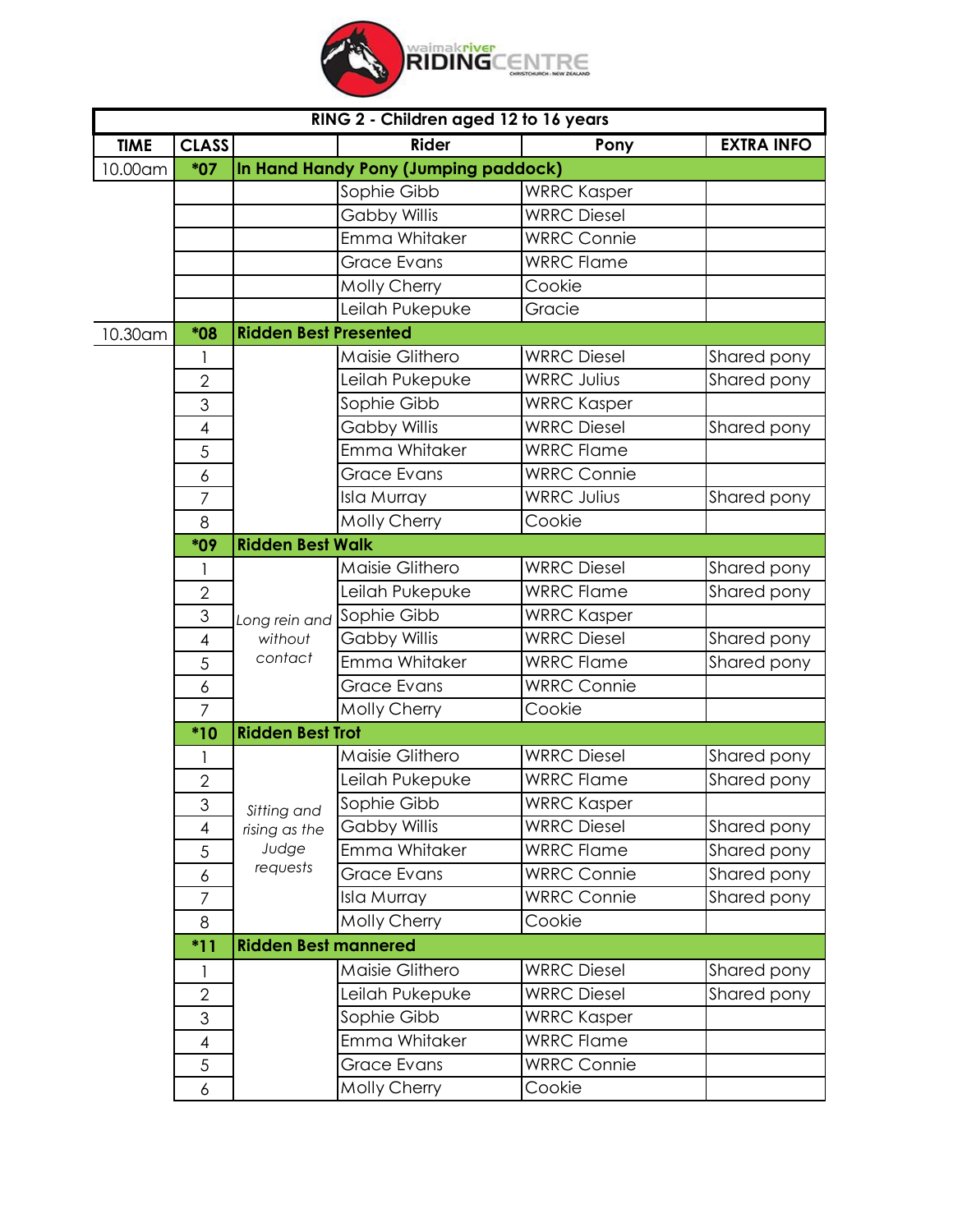

| $*12$ | <b>Best rider</b> |                     |                    |             |
|-------|-------------------|---------------------|--------------------|-------------|
|       |                   | Maisie Glithero     | <b>WRRC Diesel</b> | Shared pony |
| 2     |                   | Leilah Pukepuke     | <b>WRRC Flame</b>  | Shared pony |
| 3     |                   | Sophie Gibb         | <b>WRRC Kasper</b> |             |
| 4     |                   | <b>Gabby Willis</b> | <b>WRRC Diesel</b> |             |
| 5     |                   | Emma Whitaker       | <b>WRRC Flame</b>  |             |
| 6     |                   | <b>Grace Evans</b>  | <b>WRRC Connie</b> |             |
|       |                   | Molly Cherry        | Cookie             |             |

| 11.30 |  | $1.00\%$ | <b>Free Sausage sizzle for competitors and \$1.00 for others</b> |
|-------|--|----------|------------------------------------------------------------------|
|-------|--|----------|------------------------------------------------------------------|

| 12.30 pm | $*13$          | Show Jumping 30 cm / Poles on the ground |                     |                     | <b>EXTRA INFO</b> |
|----------|----------------|------------------------------------------|---------------------|---------------------|-------------------|
|          |                |                                          | Leilah Pukepuke     | <b>WRRC Connie</b>  |                   |
|          | $\overline{2}$ |                                          | <b>Gabby Willis</b> | <b>WRRC Diesel</b>  |                   |
|          | 3              |                                          | Emma Whitaker       | <b>WRRC Flame</b>   |                   |
|          | 4              |                                          | Isla Murray         | <b>WRRC Julius</b>  |                   |
|          | 5              |                                          | Malia Hansrod       | <b>WRRC Charlie</b> |                   |
|          | 6              |                                          | Molly Cherry        | Cookie              |                   |
|          | 7              |                                          | Dakota Green        | <b>WRRC Chesney</b> |                   |
|          | 8              |                                          | Sophie Gibb         | <b>WRRC Kasper</b>  |                   |
| 1.00 pm  | $*14$          | Show Jumping 40 cm                       |                     |                     | <b>EXTRA INFO</b> |
|          |                |                                          | Jennie Son          | <b>WRRC Chesney</b> |                   |
|          | $\overline{2}$ |                                          | Maisie Glithero     | <b>WRRC Diesel</b>  |                   |
|          | 3              |                                          | Leilah Pukepuke     | <b>WRRC Flame</b>   | Shared pony       |
|          | 4              |                                          | Sophie Gibb         | <b>WRRC Kasper</b>  |                   |
|          | 5              |                                          | Emma Whitaker       | <b>WRRC Flame</b>   | Shared pony       |
|          | 6              |                                          | <b>Grace Evans</b>  | <b>WRRC Connie</b>  |                   |
|          | 7              |                                          | Isla Murray         | <b>WRRC Julius</b>  |                   |
| 1.30pm   | $*15$          | <b>Show Jumping 80 cm</b>                |                     |                     | <b>EXTRA INFO</b> |
|          |                |                                          | Maisie Glithero     | <b>WRRC Diesel</b>  |                   |

## *Prize giving Show Jumping*

2.30pm **\*16**

| $*16$ | <b>Fancy Dress</b> |                      |                     |  |
|-------|--------------------|----------------------|---------------------|--|
|       |                    | Jennie Son           | <b>WRRC Chesney</b> |  |
| 2     |                    | Maisie Glithero      | <b>WRRC Ruby</b>    |  |
| 3     |                    | Leilah Pukepuke      | <b>WRRC Breeze</b>  |  |
| 4     |                    | Sophie Gibb          | <b>WRRC Kasper</b>  |  |
| 5     |                    | <b>Gabby Willis</b>  | <b>WRRC Diesel</b>  |  |
| 6     |                    | Grace & Elena        | <b>WRRC Connie</b>  |  |
|       |                    | Dakota Green         | <b>WRRC Julius</b>  |  |
| 8     |                    | Malia Hansrod        | <b>WRRC Charlie</b> |  |
| 9     |                    | <b>Charlotte Cox</b> | Pippin Perfect      |  |
| 10    |                    | Ruby Lemon           | <b>WRRC Higgs</b>   |  |
|       |                    | Molly Cherry         | Cookie              |  |